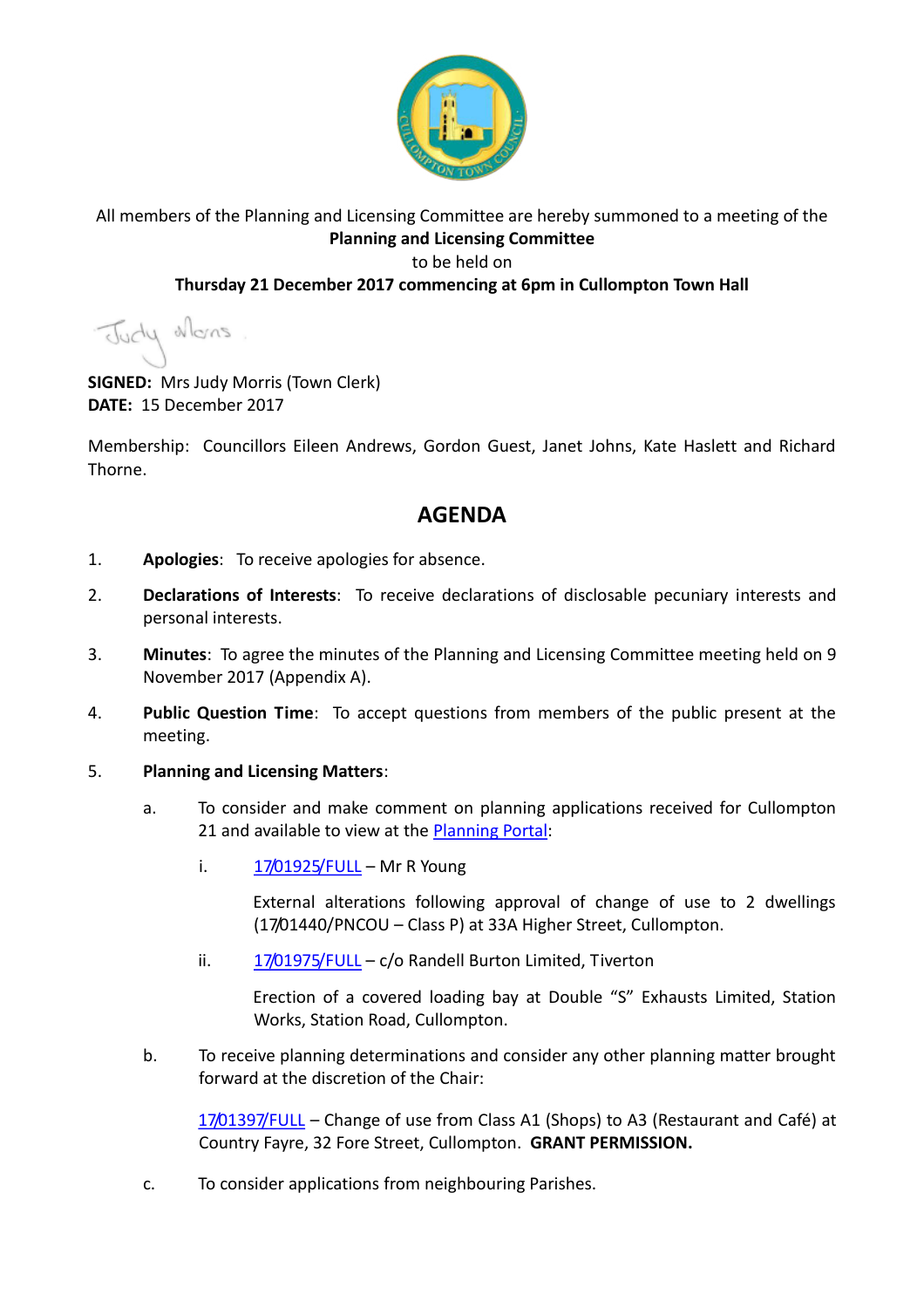- 6. **Neighbourhood Plan:** To receive an update.
- 7. **Correspondence**: To consider correspondence received after the despatch of this Agenda.
- 8. **Date and time of the next meeting**: To confirm the date and time of the next meeting as 11 January 2018 commencing at 6pm.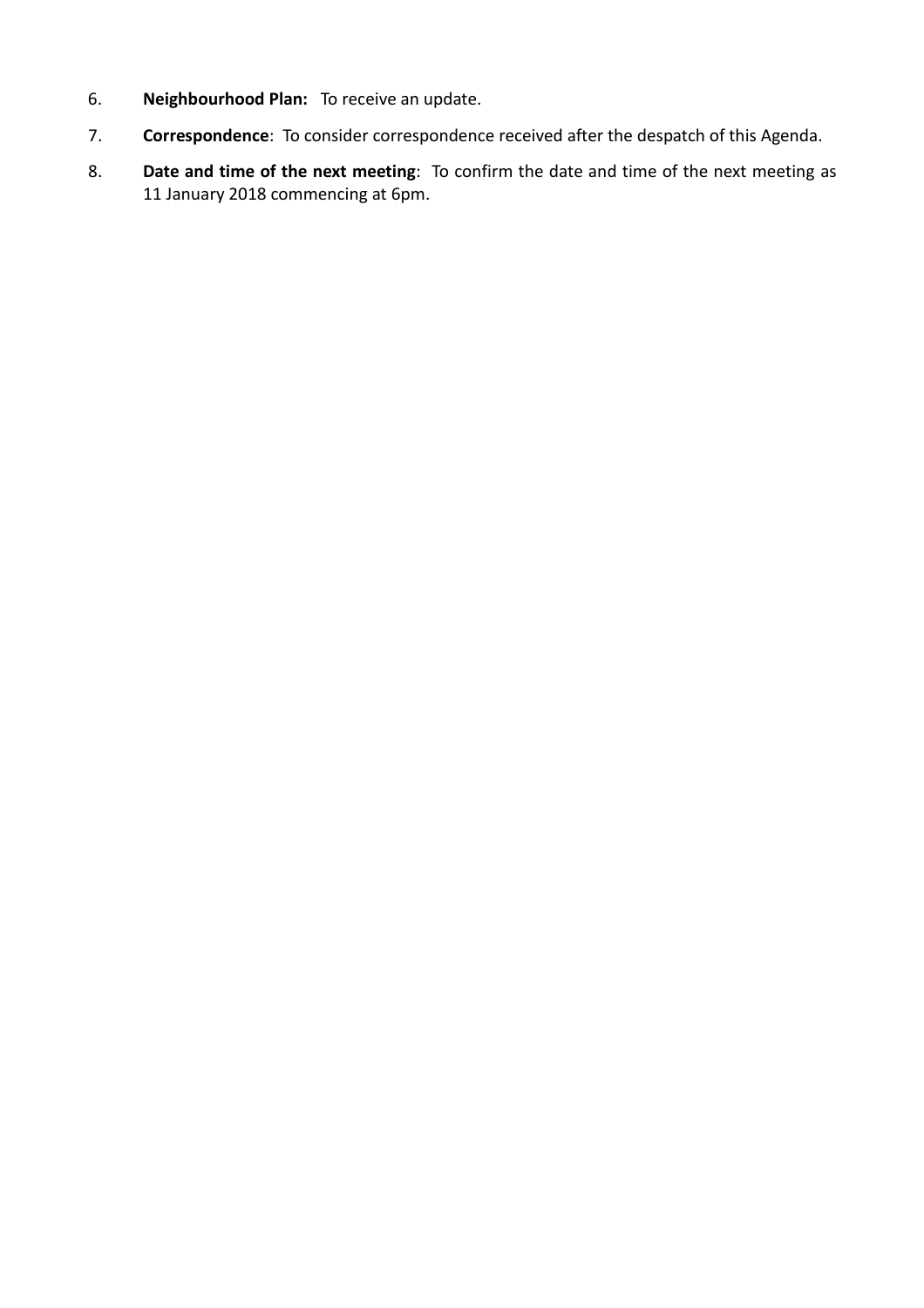

### All members of the Planning and Licensing Committee are hereby summoned to a meeting of the **Planning and Licensing Committee** to be held on

### **Thursday 9 November 2017 commencing at 6pm in Cullompton Town Hall**

Judy allons

**SIGNED:** Mrs Judy Morris (Town Clerk) **DATE:** 3 November 2017

Membership: Councillors Eileen Andrews, Gordon Guest, Janet Johns, Kate Haslett and Richard Thorne.

Those present: Gordon Guest, Janet Johns, Kathryn Haslett, Richard Thorne

# **MINUTES**

- 1. **Apologies**: To receive apologies for absence. None.
- 2. **Declarations of Interests**: To receive declarations of disclosable pecuniary interests and personal interests. Kathryn Haslett – knows Jo Keil.
- 3. **Minutes**: To agree the minutes of the Planning and Licensing Committee meeting held on 12 October 2017 (Appendix A). Proposed Councillor Kathryn Haslett, seconded Councillor Richard Thorne.
- 4. **Public Question Time**: To accept questions from members of the public present at the meeting. None.
- 5. **Planning and Licensing Matters**:
	- a. To consider and make comment on planning applications received for Cullompton 21 and available to view at the **Planning Portal:** 
		- i.  $17/01612/FULL MsJ Keil$  $17/01612/FULL MsJ Keil$

Retention of French door, steps and railings to replace existing rear window at 60 Parlour Mead, Cullompton.

**Recommend grant permission. Proposed Councillor Gordon Guest, seconded Councillor Kathryn Haslett.**

b. To receive planning determinations and consider any other planning matter brought forward at the discretion of the Chair.

17/01353/FULL – Erection of a roof over existing silage pit at Pottshayes Farm. **Grant Permission.**